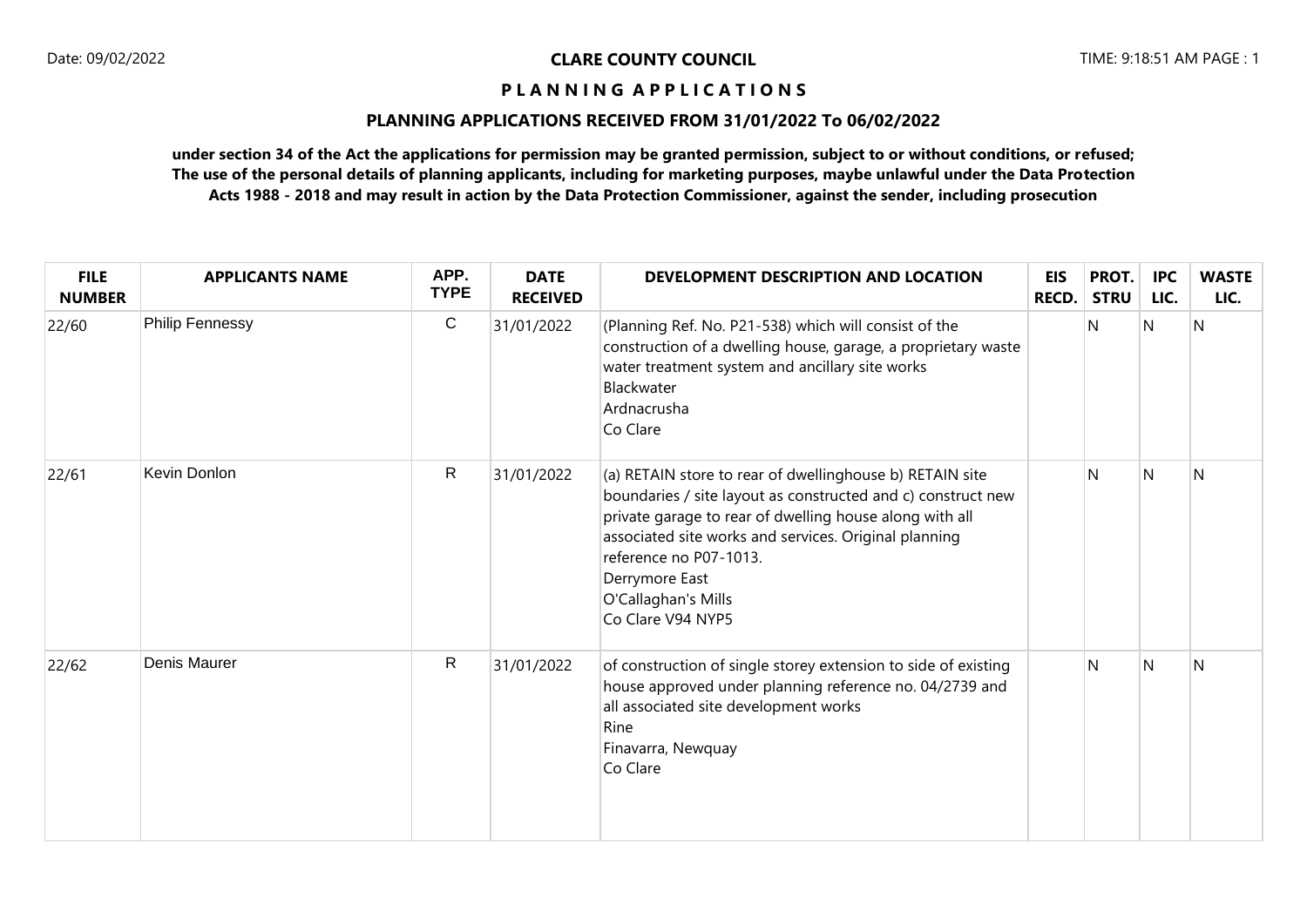# **PLANNING APPLICATIONS RECEIVED FROM 31/01/2022 To 06/02/2022**

| 22/63 | M & K O'Connell               | R | 01/02/2022 | of existing structures and site boundaries<br><b>Burrane Lower</b><br>Killimer<br>Co Clare                                                                                                                                                                                                                                                                                                                                                                                                                                                                                                                                                                                                                                                                                     | N | N | N |
|-------|-------------------------------|---|------------|--------------------------------------------------------------------------------------------------------------------------------------------------------------------------------------------------------------------------------------------------------------------------------------------------------------------------------------------------------------------------------------------------------------------------------------------------------------------------------------------------------------------------------------------------------------------------------------------------------------------------------------------------------------------------------------------------------------------------------------------------------------------------------|---|---|---|
| 22/64 | Anne Hughes & Conor McGrath   | P | 01/02/2022 | to erect 6 no. Shepherd's Huts for the purpose of overnight<br>accommodation along with a Service Building, install a<br>wastewater treatment system & all other associated site and<br>ancillary works, using the existing entrance<br>Teergonean<br>Doolin<br>Co Clare                                                                                                                                                                                                                                                                                                                                                                                                                                                                                                       | N | N | N |
| 22/65 | Zimmer Biomet Ireland Limited | P | 01/02/2022 | for development at the existing facility at Building 2, East<br>Park, Smithstown, Shannon, Co Clare. The development will<br>consist of: Installation of a 13MW solar photovoltaic system<br>on the roofs of the Zimmer Biomet premises, along with the<br>associated fixing and mounting systems. Installation of a<br>battery energy storage system to comprise of 2 no. inverters<br>and 2 no. 1.04MWh Batteries. Installation of a back-up<br>generator. Installation of 2 no. transformers. All ancillary<br>development including the construction of supporting<br>concrete plinths, perimeter palisade fencing, electrical<br>cabling, on-site drainage and the relocation of an existing<br>storage unit<br>Building 2,<br>East Park, Smithstown<br>Shannon, Co Clare | N | N | N |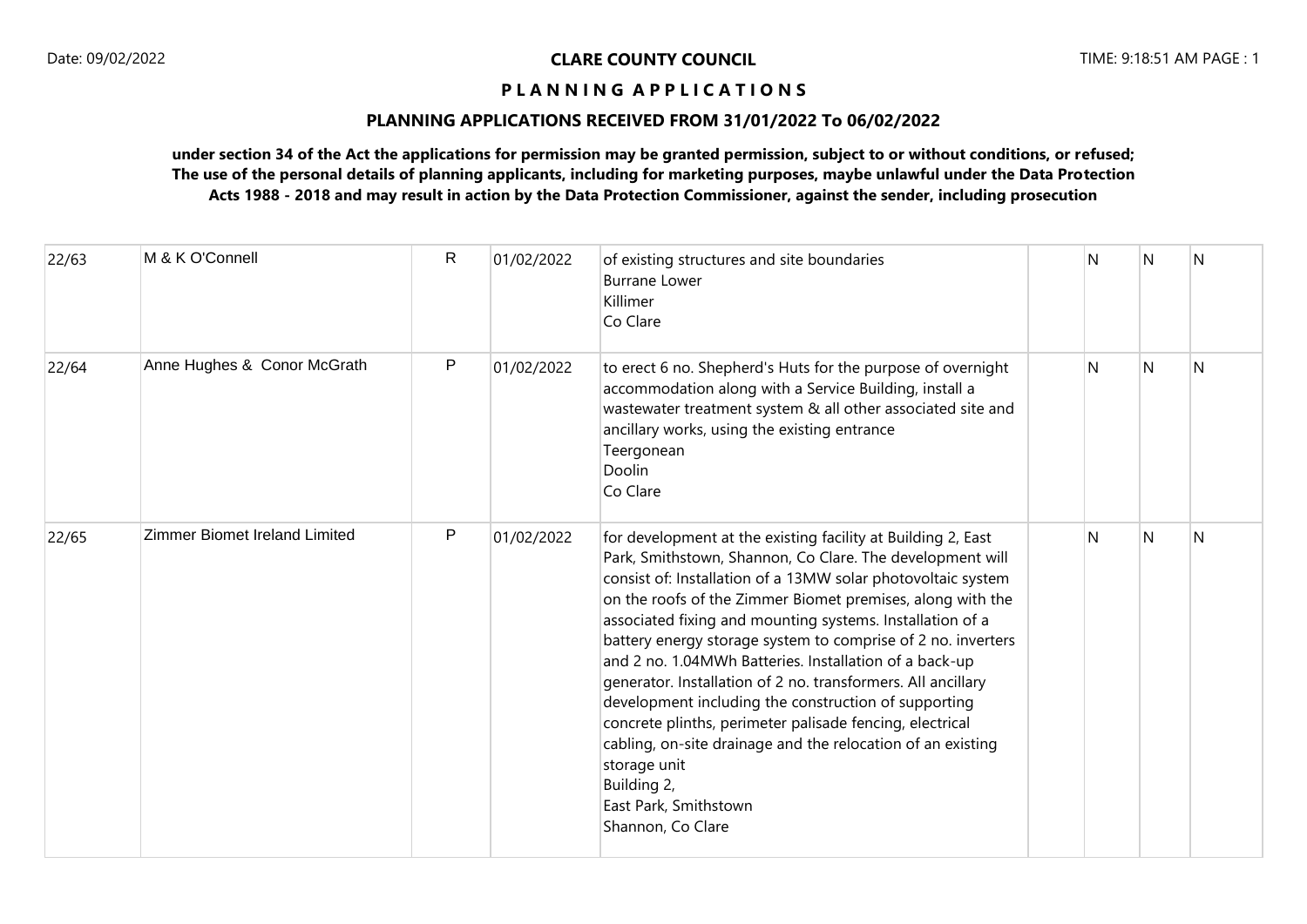# **PLANNING APPLICATIONS RECEIVED FROM 31/01/2022 To 06/02/2022**

| 22/66 | Clara O'Dwyer & Sarah Davis | P | 01/02/2022 | for a change of use of part of the ground floor of the existing<br>sports complex building into a preschool and all ancillary site<br>works<br>Seanchoil Sports Complex<br>Shannakyle<br>Parteen, Co Clare                                                                                             | N | <sup>N</sup>   | N |
|-------|-----------------------------|---|------------|--------------------------------------------------------------------------------------------------------------------------------------------------------------------------------------------------------------------------------------------------------------------------------------------------------|---|----------------|---|
| 22/67 | Declan Pyne                 | P | 01/02/2022 | The development will consist of renovating and extending<br>existing dwelling house c/w ancillary site works<br>Knockerry West<br>Kilrush<br>Co Clare                                                                                                                                                  | N | N              | N |
| 22/68 | Alan McGuane                | P | 01/02/2022 | the development will consist of a dwelling house, a private<br>garage, connection to the public sewer and ancillary site<br>works<br>Kilrush Road<br>Kilmihil<br>Co Clare                                                                                                                              | N | N              | N |
| 22/69 | Denis Lynch                 | P | 01/02/2022 | to a) dismantle, demolish and remove the existing lean-to<br>shed and garage, b) to extend the width of the dropped kerb<br>and provide off-street parking, c) to construct a detached<br>annexe including all site services and ancillary site works<br>50 Kincora Park<br>Lifford<br>Ennis, Co Clare | N | $\overline{N}$ | N |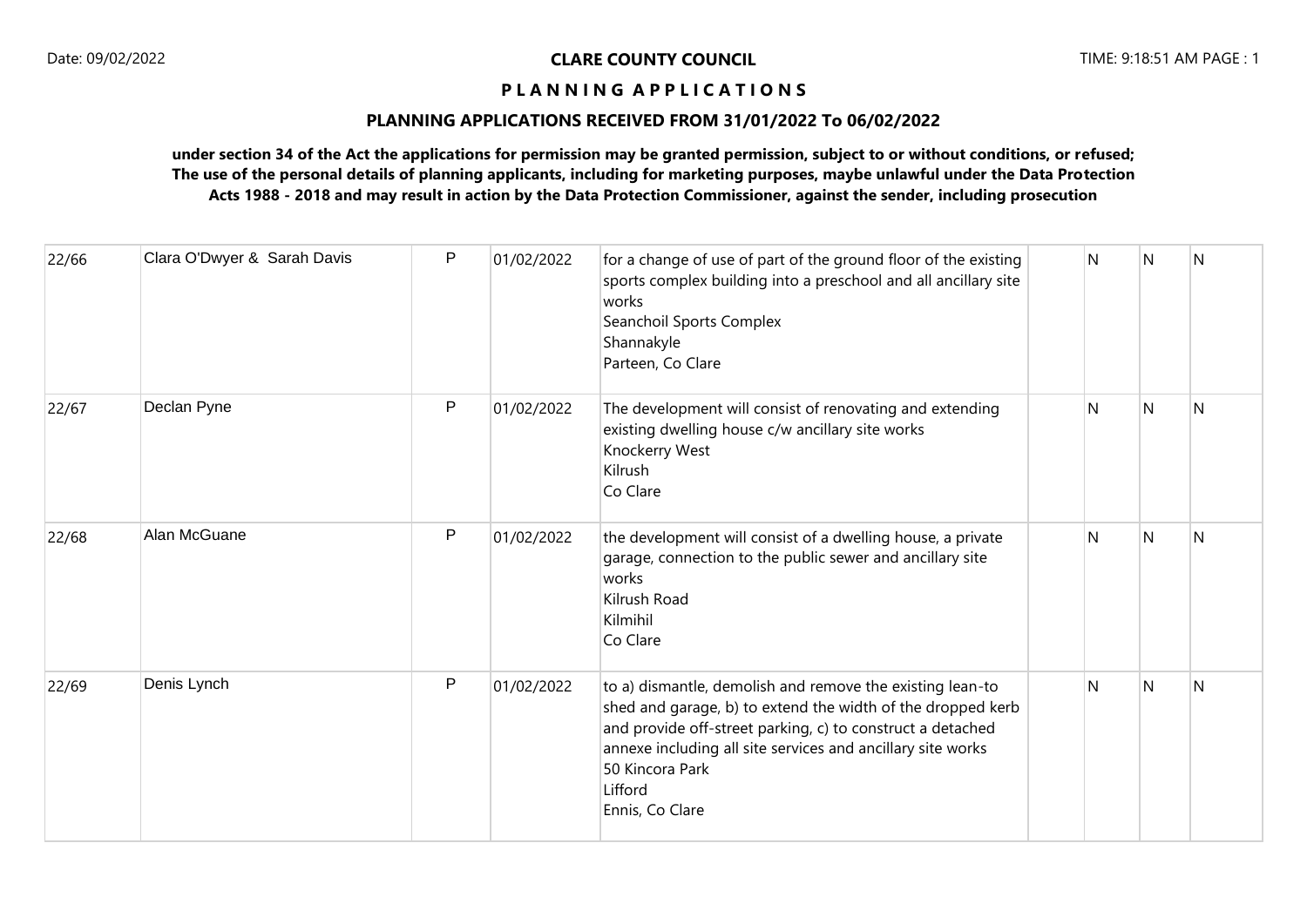# **PLANNING APPLICATIONS RECEIVED FROM 31/01/2022 To 06/02/2022**

| 22/70 | John & Eleanor Leyden     | $\mathsf{R}$ | 02/02/2022 | of the development consist of a detached domestic garage<br>together with all other associated site works<br>Kiluane<br>Shanaway Road<br>Ennis, Co Clare                | N | N | N |
|-------|---------------------------|--------------|------------|-------------------------------------------------------------------------------------------------------------------------------------------------------------------------|---|---|---|
| 22/71 | <b>Catriona Devereaux</b> | P            | 02/02/2022 | for a small extension (comprising staff room to existing<br>creche facility and all associated site works<br>Cloonfadda<br>Killaloe<br>Co Clare                         | N | N | N |
| 22/72 | <b>Ultan Mulqueen</b>     | $\circ$      | 02/02/2022 | permission to construct dwelling house, garage, treatment<br>system and carry out ancillary site works<br><b>Ballygriffey South</b><br>Ennis<br>Co Clare                | N | N | N |
| 22/73 | Michael Murphy            | $\mathsf{R}$ | 02/02/2022 | of alterations and changes to dwelling house and septic tank,<br>as constructed, from grant of permission reference P8/26445<br>Sorrel Island<br>Lissycasey<br>Co Clare | N | N | N |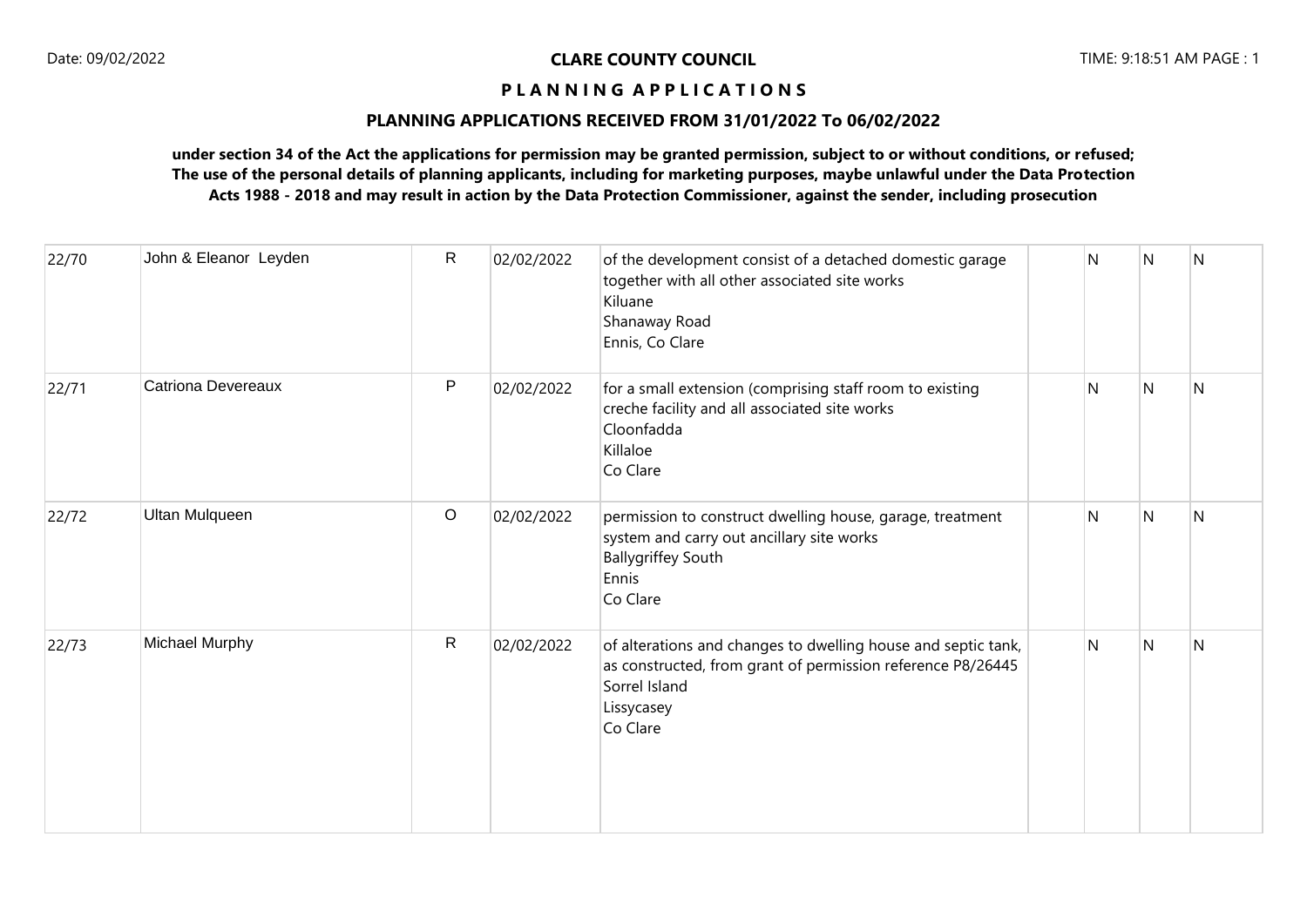# **PLANNING APPLICATIONS RECEIVED FROM 31/01/2022 To 06/02/2022**

| 22/74 | Rosemary Foudy        | R | 02/02/2022 | of alterations consisting of ground and first floor extension to<br>dwellinghouse and private garage, as constructed, with<br>existing connections to public sewer and water<br>Claureen<br>Ennis<br>Co Clare                                                                                                                                                       | N | N            | N            |
|-------|-----------------------|---|------------|---------------------------------------------------------------------------------------------------------------------------------------------------------------------------------------------------------------------------------------------------------------------------------------------------------------------------------------------------------------------|---|--------------|--------------|
| 22/75 | Paul & Egina McCarthy | R | 02/02/2022 | of the part conversion and change of use of a shed to a<br>dwelling house and planning PERMISSION to complete the<br>work and redesign the dwelling including an extension,<br>elevational changes installation of new sewerage treatment<br>system and percolation area, creation of new entrance and all<br>associated works<br>Clohaninchy<br>Quilty<br>Co Clare | N | $\mathsf{N}$ | N            |
| 22/76 | NS Masonry Ltd        | P | 02/02/2022 | for 2 single storey dwelling houses with private garages, new<br>entrance and access road, erection of fencing along rail line,<br>installation of water and sewerage treatment facilities along<br>with all associated works<br>Bearnafunshin<br>Barefield<br>Ennis Co Clare                                                                                       | N | $\mathsf{N}$ | $\mathsf{N}$ |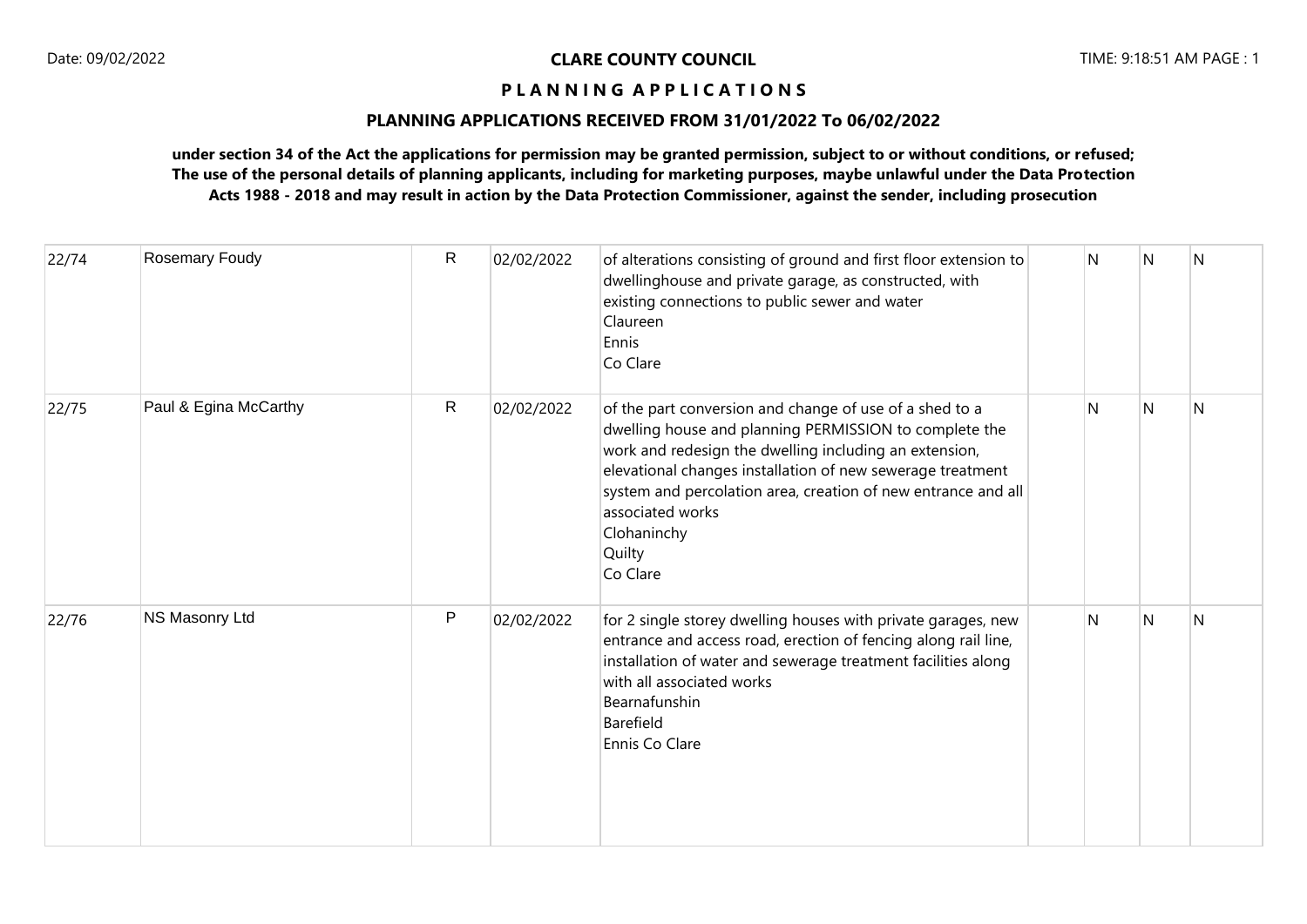# **PLANNING APPLICATIONS RECEIVED FROM 31/01/2022 To 06/02/2022**

| 22/77 | Janette O'Donnell             | P | 02/02/2022 | is sought to construct a dwelling house, domestic garage,<br>entrance, effluent treatment system including all ancillary site<br>works and services<br>Gortlurkaun<br>Crusheen<br>Co Clare | N | N | N |
|-------|-------------------------------|---|------------|--------------------------------------------------------------------------------------------------------------------------------------------------------------------------------------------|---|---|---|
| 22/78 | Robert & Margaret Thackaberry | P | 02/02/2022 | to construct a new dwelling house and garage complete with<br>a new entrance, sewage treatment system and ancillary works<br>Moyasta<br>Kilrush<br>Co Clare                                | N | N | N |
| 22/79 | Mathew Kelly & Georgina Board | P | 02/02/2022 | to construct a new dwelling house and garage complete with<br>a new entrance, sewage treatment system and ancillary works<br>Furroor<br>Lissycasey<br>Ennis, Co Clare                      | N | N | N |
| 22/80 | Niamh Crowe & Stephen Glacken | P | 02/02/2022 | to construct a new dwelling house and garage, complete with<br>a new entrance, sewage treatment system and ancillary works<br>Knocksaggart<br>Ballynacally<br>Ennis, Co Clare              | N | N | N |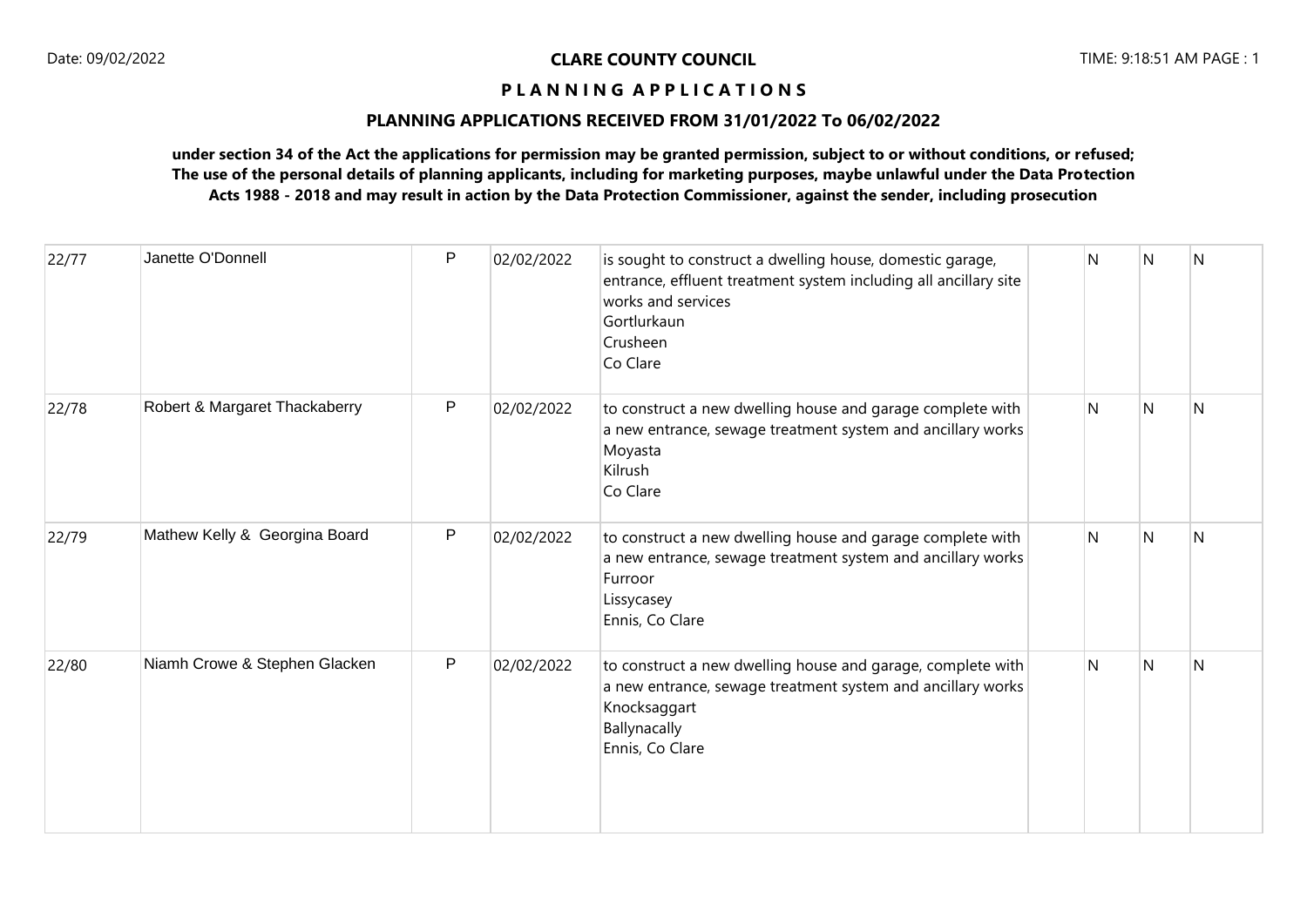# **PLANNING APPLICATIONS RECEIVED FROM 31/01/2022 To 06/02/2022**

| 22/81 | Coillte     | P | 03/02/2022 | to upgrade existing entrance to forest lands and to construct<br>forest access road with all ancillary site works<br>Tullagower<br>Kilrush<br>Co. Clare                                                                                                                    | N            | N              | IN.            |
|-------|-------------|---|------------|----------------------------------------------------------------------------------------------------------------------------------------------------------------------------------------------------------------------------------------------------------------------------|--------------|----------------|----------------|
| 22/82 | Tara Keegan | P | 03/02/2022 | for development which will consist of a new dwelling house,<br>site entrance, wastewater treatment system and associated<br>site works<br>Carrowgar<br>Ogonnelloe<br>Co. Clare                                                                                             | $\mathsf{N}$ | N              | N              |
| 22/83 | Sean Lyons  | P | 03/02/2022 | to construct a porch to the front of the property, an<br>extension to the side and back of the property, to remove the<br>front boundary wall and provide off street parking at the<br>front of the house, with associated works<br>46 Marian Avenue<br>Ennis<br>Co. Clare | $\mathsf{N}$ | N              | IN.            |
| 22/84 | Ronan Smith | P | 03/02/2022 | is sought to construct a detached domestic garage, including<br>all ancillary site works and services<br>Killaderry<br><b>Broadford</b><br>Co Clare                                                                                                                        | N            | $\overline{N}$ | $\overline{N}$ |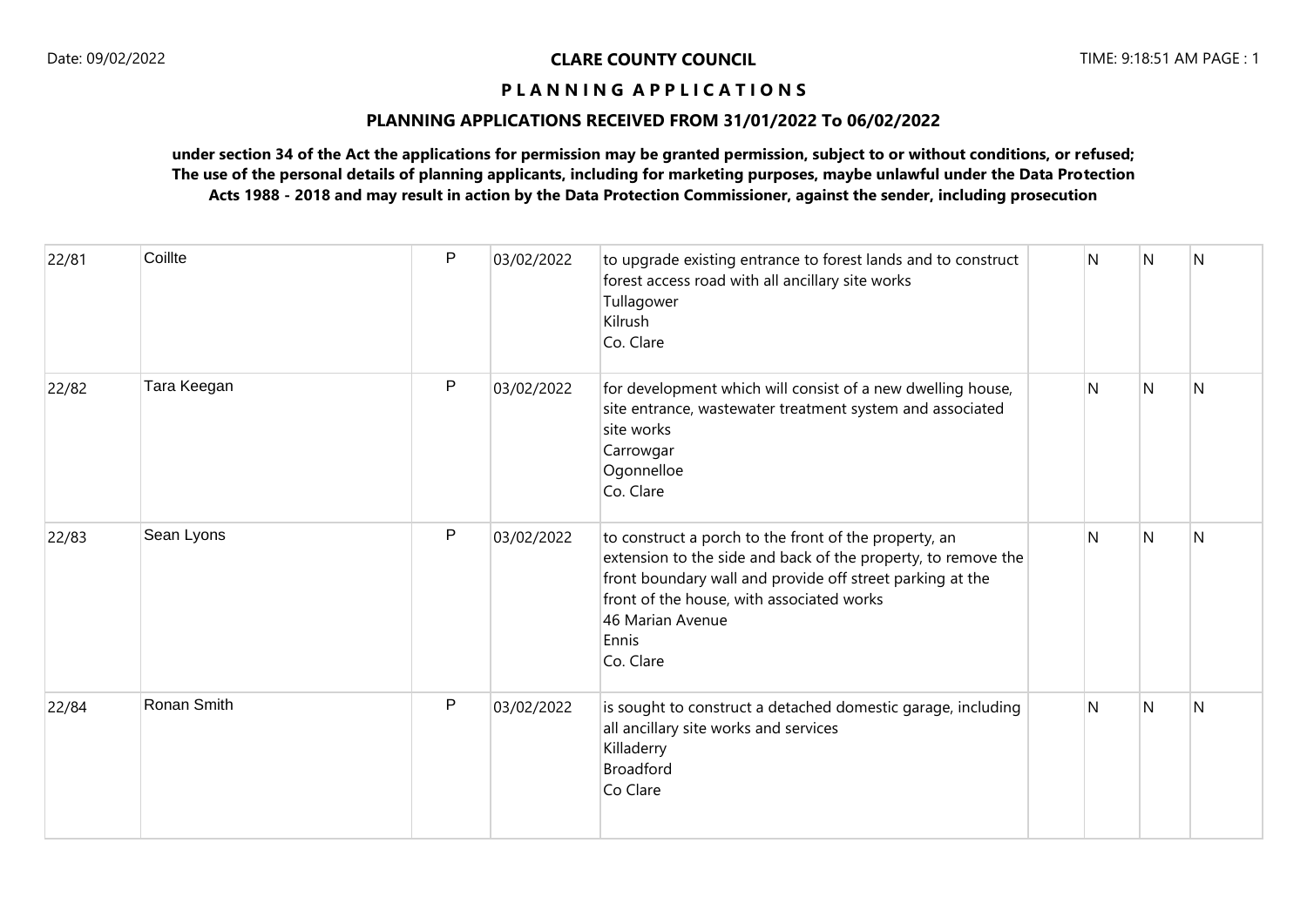# **PLANNING APPLICATIONS RECEIVED FROM 31/01/2022 To 06/02/2022**

| 22/85 | John Kerin                         | P            | 03/02/2022 | for the following works a) to alter and extend an existing<br>dwelling house b) to install a proprietary wastewater<br>treatment system c) the filling of lands with inert material for<br>improved agricultural purposes along with ancillary site<br>works<br><b>Ballinagun East</b><br>Cree<br>Co Clare | N | N | $\overline{\mathsf{N}}$ |
|-------|------------------------------------|--------------|------------|------------------------------------------------------------------------------------------------------------------------------------------------------------------------------------------------------------------------------------------------------------------------------------------------------------|---|---|-------------------------|
| 22/86 | <b>Brian &amp; Geraldine Grubb</b> | $\mathsf{P}$ | 03/02/2022 | for development which will consist of works to make a new<br>road entrance and driveway linking existing commercial<br>studio (P93/210) to existing single storey house (P03/117)<br>Mountcatherine<br>Clonlara<br>Co. Clare<br>V94 RY64                                                                   | N | N | N                       |
| 22/87 | O'Dwyers XL Quilty                 | P            | 03/02/2022 | to allow for the sale of liquor from their premises<br><b>Quilty Village</b><br>Quilty<br>Co. Clare                                                                                                                                                                                                        | N | N | N                       |
| 22/88 | Nigel & Barbara Baker              | $\mathsf{R}$ | 03/02/2022 | of the following development a) construction of side<br>extension in lieu of original side extensions; b) two no roof<br>windows to front elevation; and c) fenestration changes to<br>dwelling<br>Cloonadrum<br>Mullagh<br>Co Clare                                                                       | N | N | N                       |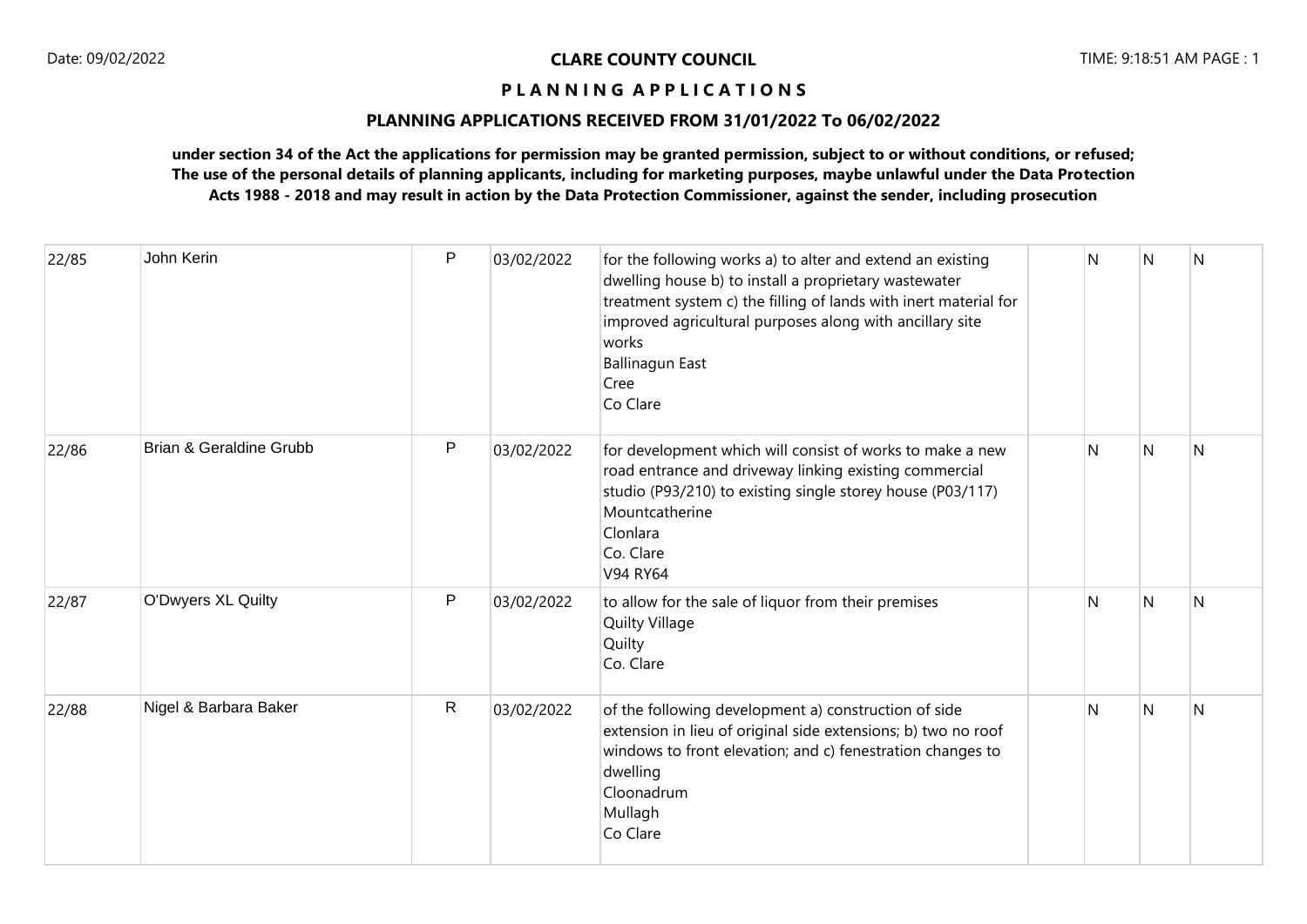# **PLANNING APPLICATIONS RECEIVED FROM 31/01/2022 To 06/02/2022**

| 22/89 | Mary & Eamon Cotter            | R            | 03/02/2022 | of the following development to the existing dwelling house<br>a) widened gable and increased roof height: b) attic<br>conversion; and c) minor fenestration changes<br>Newtown<br>Kilkee<br>Co Clare                                                                                                                              | N | N | N |
|-------|--------------------------------|--------------|------------|------------------------------------------------------------------------------------------------------------------------------------------------------------------------------------------------------------------------------------------------------------------------------------------------------------------------------------|---|---|---|
| 22/90 | Christopher & Catherine Cullen | $\mathsf{R}$ | 03/02/2022 | to RETAIN alterations to private garage<br>Rehy East<br>Carrigaholt<br>Kilkee Co Clare                                                                                                                                                                                                                                             | N | N | N |
| 22/91 | <b>Esther McGahon</b>          | $\mathsf{R}$ | 03/02/2022 | of extension to rear of existing dwelling house and retention<br>of alterations to existing dwelling house and permission for<br>the construction of an extension to front of existing dwelling<br>house<br>Ballyvelaghan<br>New Quay<br>Co. Clare                                                                                 | N | N | N |
| 22/92 | Hannah Finucane                | P            | 04/02/2022 | for the following works (A) Demolish an existing derelict<br>dwelling, (B) construct a replacement dwelling and garage,<br>(C) Install new effluent treatment system, and (D) Upgrade an<br>existing entrance and driveway from public road, all with<br>associated site works<br>Clooneyogan South<br>Moy<br>Lahinch<br>Co. Clare | N | N | N |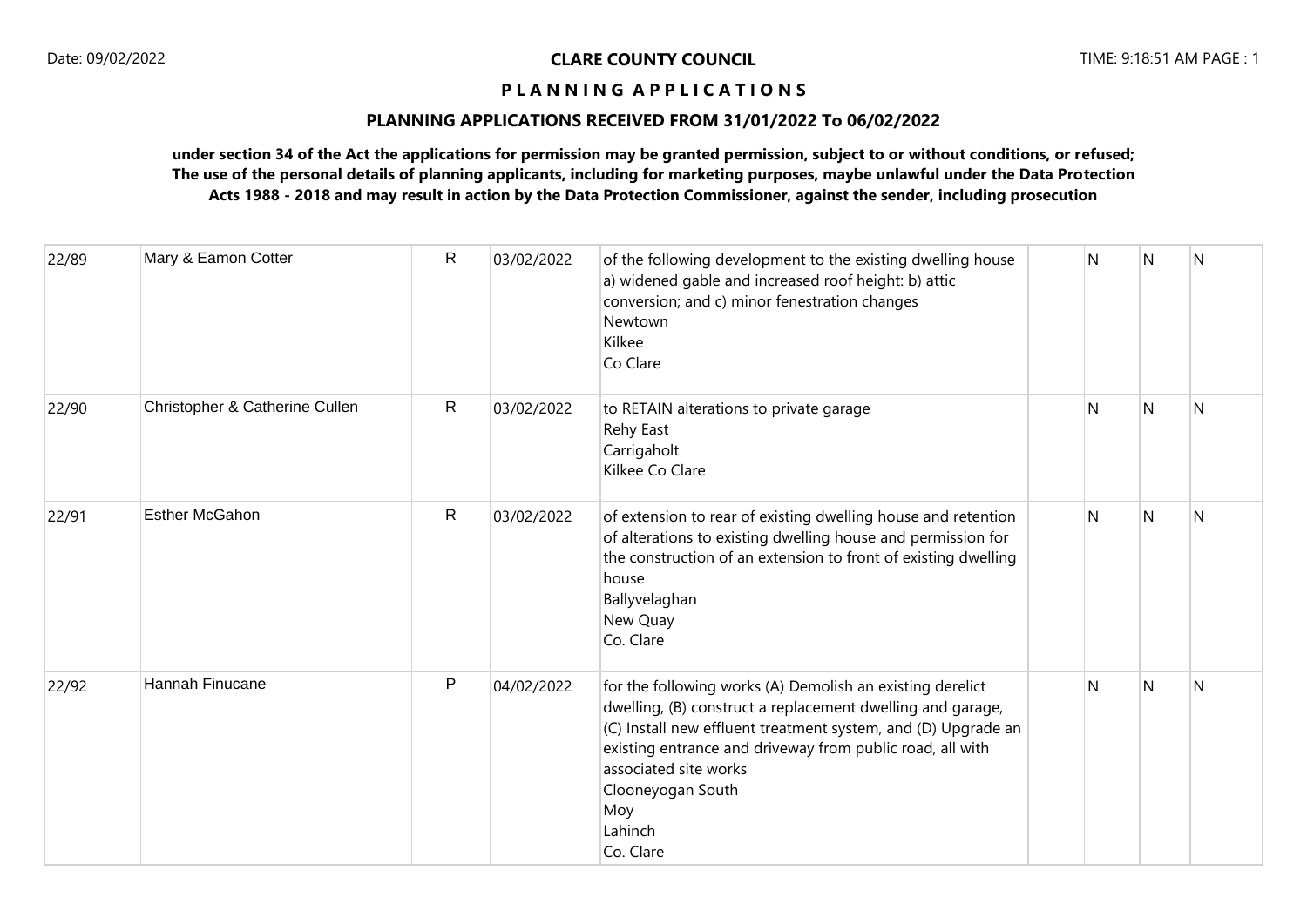# **PLANNING APPLICATIONS RECEIVED FROM 31/01/2022 To 06/02/2022**

| 22/93 | Marie Kelly                    | P       | 04/02/2022 | for the following works, (A) Renovate and change the layout<br>of the existing dwelling, (B) Construct porch to the front and<br>extension to the rear of the dwelling, and (C) Install new<br>effluent treatment system, all with associated site works<br>Knockacaurhin<br>Kilnamona<br>Co. Clare                                                                                                                                                                                                           | N. | IN. | <b>N</b>     |
|-------|--------------------------------|---------|------------|---------------------------------------------------------------------------------------------------------------------------------------------------------------------------------------------------------------------------------------------------------------------------------------------------------------------------------------------------------------------------------------------------------------------------------------------------------------------------------------------------------------|----|-----|--------------|
| 22/94 | Margot healy & Michael Ellison | Е       | 04/02/2022 | to Extend the Appropriate of Planning Permission for<br>P15/686 to alter and extend existing derelict dwellings and<br>connect to public services along with associated site works.<br>The works will involve converting the derelict dwellings into a<br>private garage for domestic use only. The existing ground<br>level will be raised at the rear of the site with a mixture of<br>local natural stone and block walls forming the new site<br>boundaries<br>Church Street<br>Sixmilebridge<br>Co Clare | N  | N   | <sup>N</sup> |
| 22/95 | <b>Joe Mullins</b>             | $\circ$ | 04/02/2022 | permission for two no. dwelling houses and garages Planning<br>Application previously granted under P09/519) Connect to<br>public services and carry out all ancillary site works<br>Glen South<br>Ennistymon<br>Co Clare                                                                                                                                                                                                                                                                                     | N  | N   | .N           |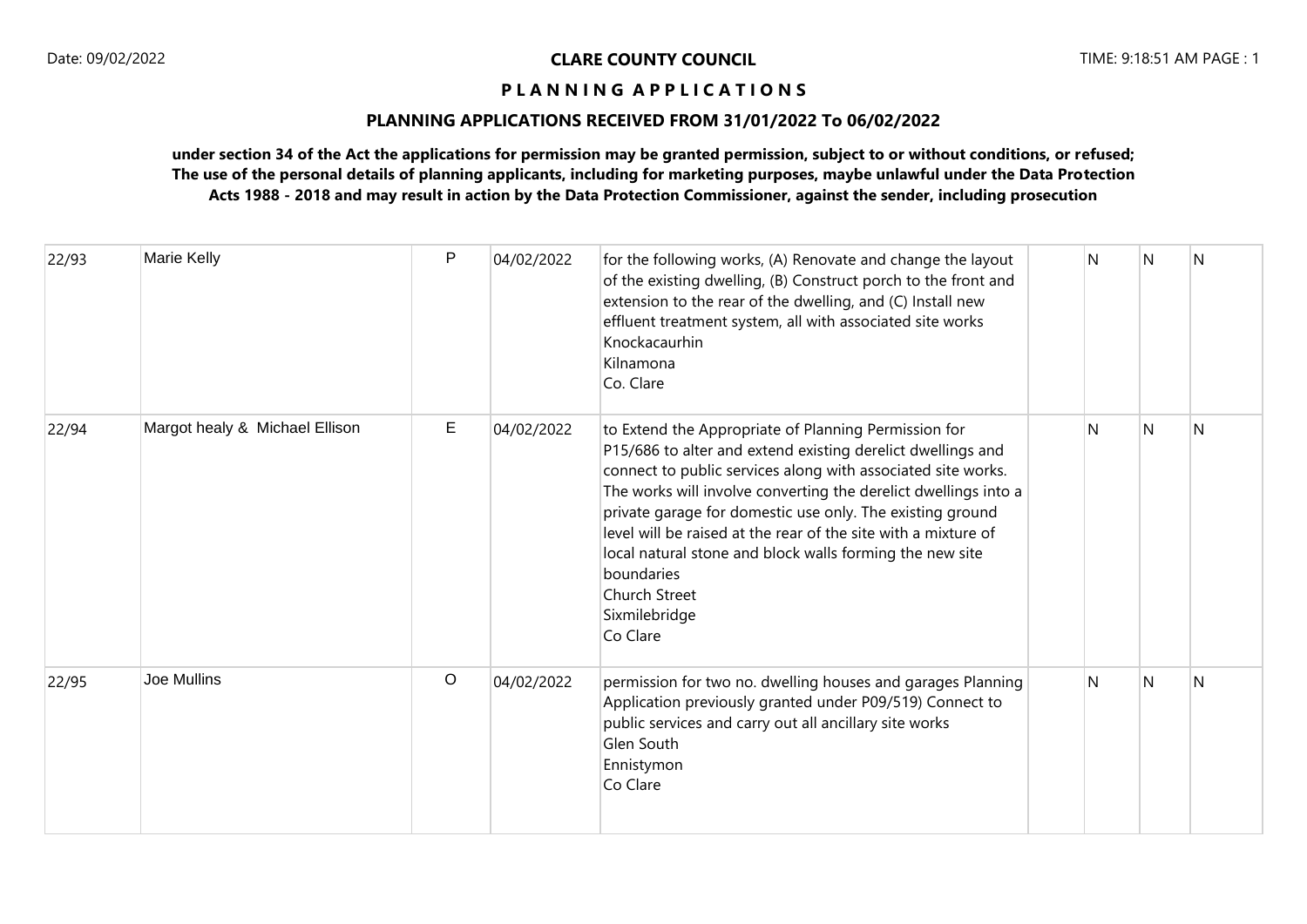# **PLANNING APPLICATIONS RECEIVED FROM 31/01/2022 To 06/02/2022**

| 22/96 | <b>Shannon Commerical Properties</b> | P | 04/02/2022 | for development at Rineanna South, Shannon Airport, Co<br>Clare. The development consists of the construction of a<br>single storey high-bay Air Cargo Hub and<br>logistics/distribution facility (2705m2) with ancillary single<br>storey office area (335 m2). The works include a new site<br>access and the provision of 42 no carparking spaces which<br>include accessible spaces, secure bicycle parking spaces,<br>louvred plant/refuse store, photovoltaic array, building<br>signage and a single storey substation. The construction of<br>new hard surfaced ancillary delivery/service yard with<br>vehicular and HGV parking all ancillary landscaping and<br>associated site works and services including the<br>decommission of adjacent septic tank and installation of a<br>new pumping station to facilitate connection to existing<br>airport infrastructure. The planning Application is<br>accompanied by a Natura Impact Statement<br>Shannon Free Zone<br>Shannon<br>Co Clare |  | N | IN. | N |  |
|-------|--------------------------------------|---|------------|------------------------------------------------------------------------------------------------------------------------------------------------------------------------------------------------------------------------------------------------------------------------------------------------------------------------------------------------------------------------------------------------------------------------------------------------------------------------------------------------------------------------------------------------------------------------------------------------------------------------------------------------------------------------------------------------------------------------------------------------------------------------------------------------------------------------------------------------------------------------------------------------------------------------------------------------------------------------------------------------------|--|---|-----|---|--|
|-------|--------------------------------------|---|------------|------------------------------------------------------------------------------------------------------------------------------------------------------------------------------------------------------------------------------------------------------------------------------------------------------------------------------------------------------------------------------------------------------------------------------------------------------------------------------------------------------------------------------------------------------------------------------------------------------------------------------------------------------------------------------------------------------------------------------------------------------------------------------------------------------------------------------------------------------------------------------------------------------------------------------------------------------------------------------------------------------|--|---|-----|---|--|